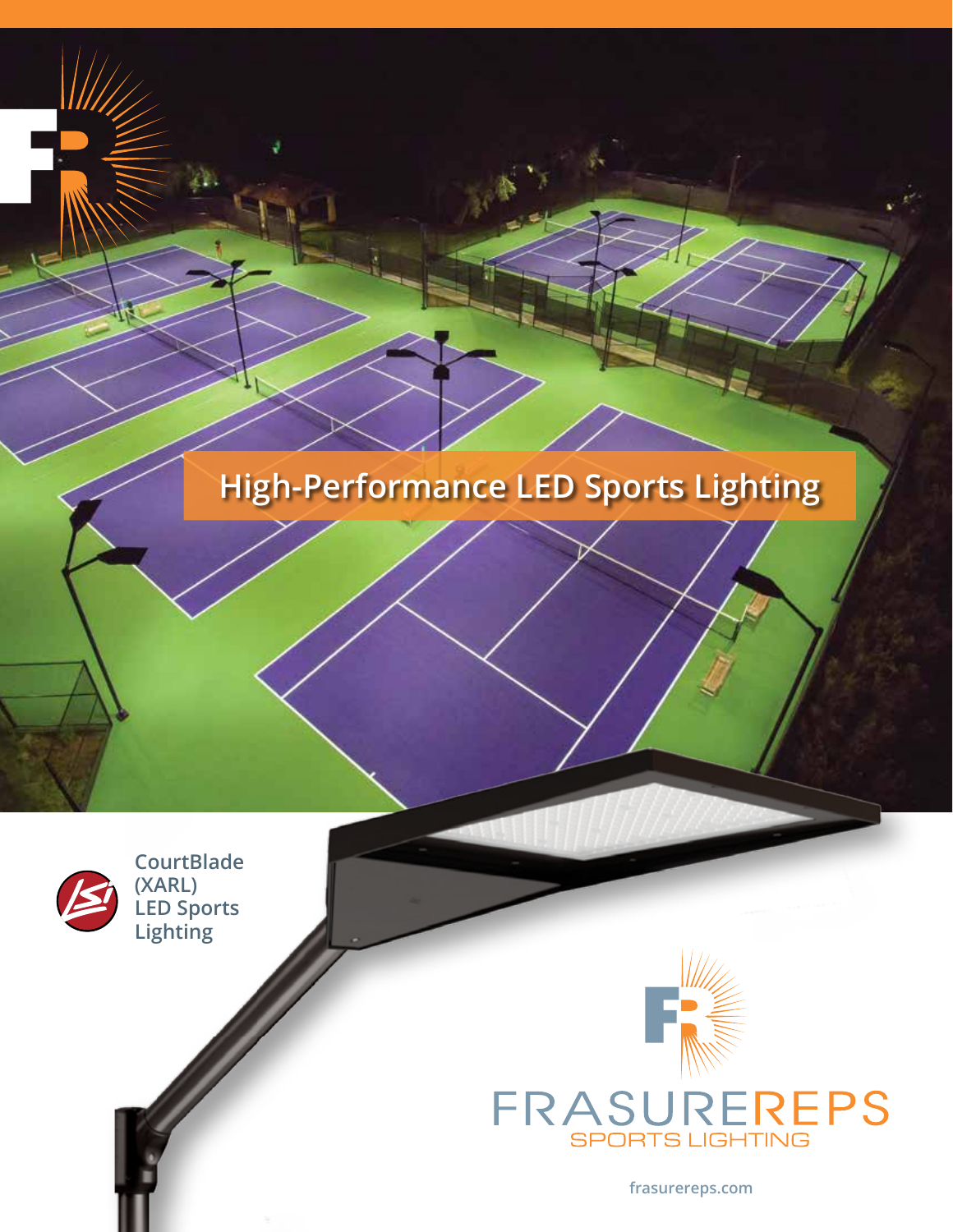

**CourtBlade (XARL) LED Sports Lighting**

# **High Performance Sports Lighting Experience, Service and Innovation**

With more than 35 years experience, focused exclusively on sports lighting, Frasure Reps is recognized as one of the most experienced, respected and customer driven sports lighting representatives in the industry.

As a result of highly personalized service, we can offer a complete line of innovative, high-performance, energy-efficient lighting solutions for indoor/ outdoor tennis courts and other selected specialty sports applications. Frasure Reps delivers the best lighting consultation expertise. We offer the right lighting solution for your sports venue to satisfy the player, spectator, community and environmental requirements.

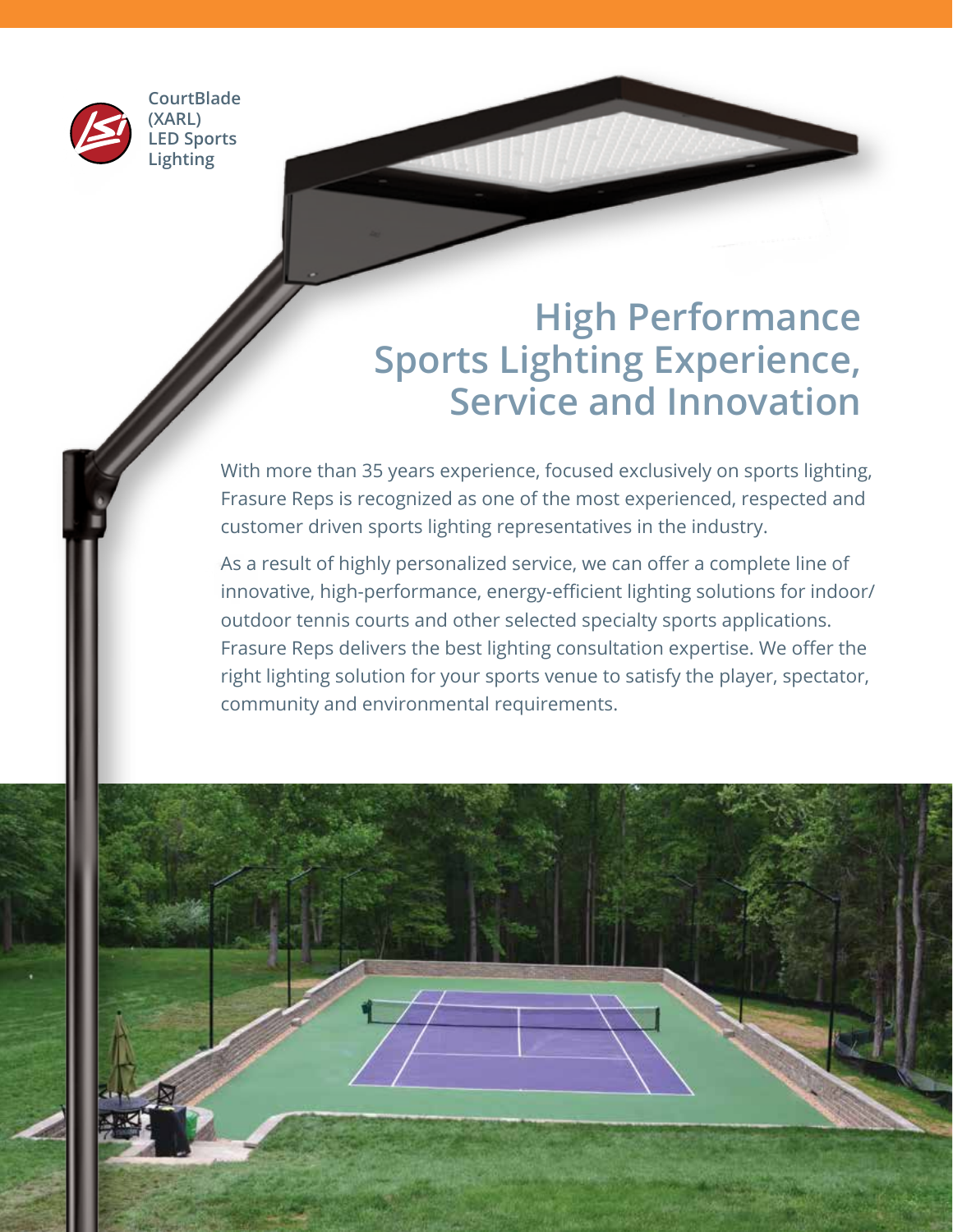## **LSI CourtBlade (XARL) LED Sports Lighting features**

LSI's CourtBlade LED sports light is a game changer for court lighting applications. The low profile CourtBlade utilizes high performance LEDs and precise optics to produce superior levels of illumination and uniformity. Compared with typical HID court lighting systems, the energy load is reduced by 50%.

- High Performance, Full Cutoff LED
- Aerodynamic, Low-Profile Shape
- 50% Energy Reduction vs. 1000W Metal Halide
- 60,000 100,000 Hr Expected Life
- Direct Retrofit Mounting of LSI Courtsider® and Aerosystem® fixtures
- Matching Poles & Brackets Available
- Lightweight for Easy Installation (55 lbs.)
- Consistent lumen output over fixture life
- Instant On and Dimmable
- Optional wireless control available
- 5-Year Warranty
- Surge protection built-in
- Photometric Testing (3rd Party Tested)
- Glass lens over LED nodes vs Acrylic



### **Micro-Louver Optical System**



The CourtBlade fixture's innovative Micro-Louver optical system provides a controlled forward throw distribution with sharp backside cutoff.

The 3D product illustration (above) shows an enlarged section of 15 of the 266 total mid-power LED chips of the optical system. The system also contains a secondary highly specular anodized aluminum reflector for each LED, and a clear flat glass lens. The reflector projects light forward and laterally to illuminate the court surface and the vertical ball travel area above the court.

The reflector design also reduces direct glare from the fixture at normal viewing angles. The photometric performance is verified by a third party, independent testing laboratory (ITL Boulder).

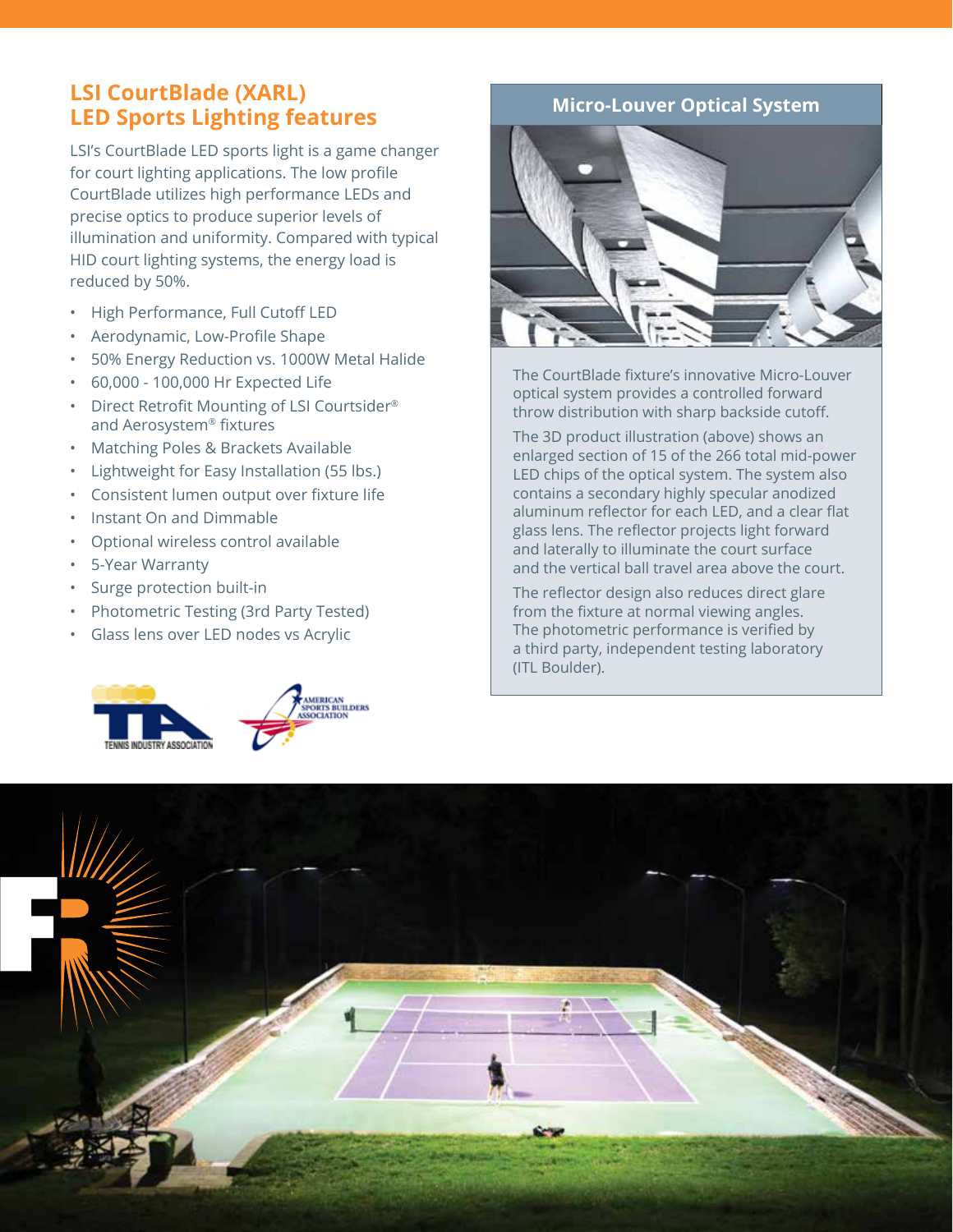**Sun City Festival Pickleball Club Buckeye, AZ**

π

1 15

B

, ۹

E

्य

à,

¢

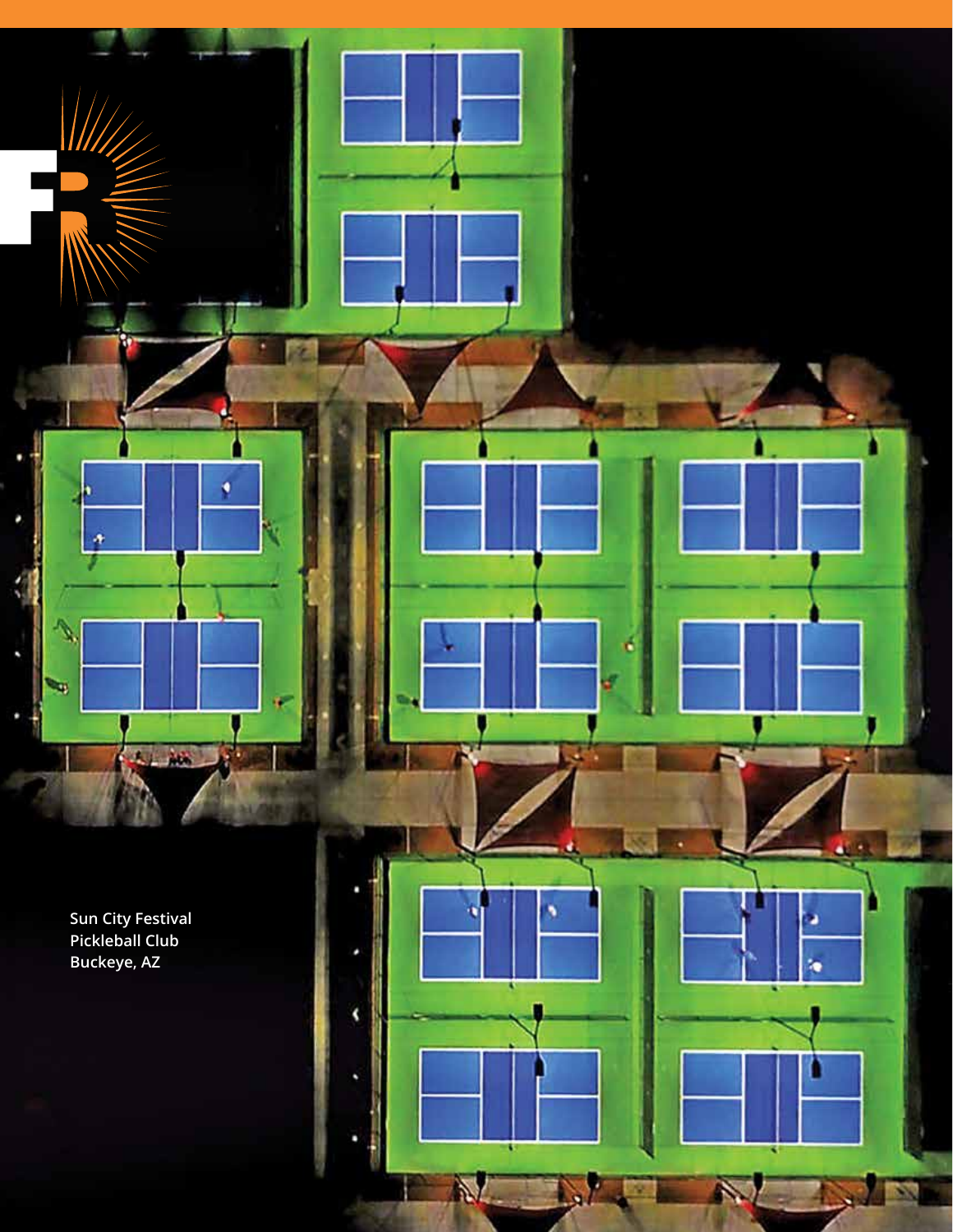# **Standard Layouts**



#### **SPI** 'nз m 6ă HO21 52 52  $46$ 'ss 54 56 56 63  $62$ 52 53 53 52 Soft 47 50 59 50 .<br>47 54 41 45 50 **COURT Histe** • 528 Watts **• 22' Mounting Height** • 58,977 Initial Lumens  $\cdot$  0.9 Light Loss Factor (LLF) Primary Playing Area (PPA) - 48' x 98' Average Maintained – 50.99 @ 3' above grade PPA Max : Min – 1.62 PPA Coefficient of Variation (CV) – 0.13 PPA Uniformity Gradient (UG) – 1.32

**8 Fixtures Per Court** (60' x 120')

## **Configurations**





## **LED Create-A-Court Configurator**

Use the design configurator to locate the appropriate LED lighting design(s) for your court application based upon the selection of design parameters. The lighting



design(s) are offered in the PDF file format for easy web viewing, transfer and printability. To access the Create-A-Court configurator, please scan the QR Code or visit:

**www.lsi-industries.com/products/create-a-court-configurator.aspx**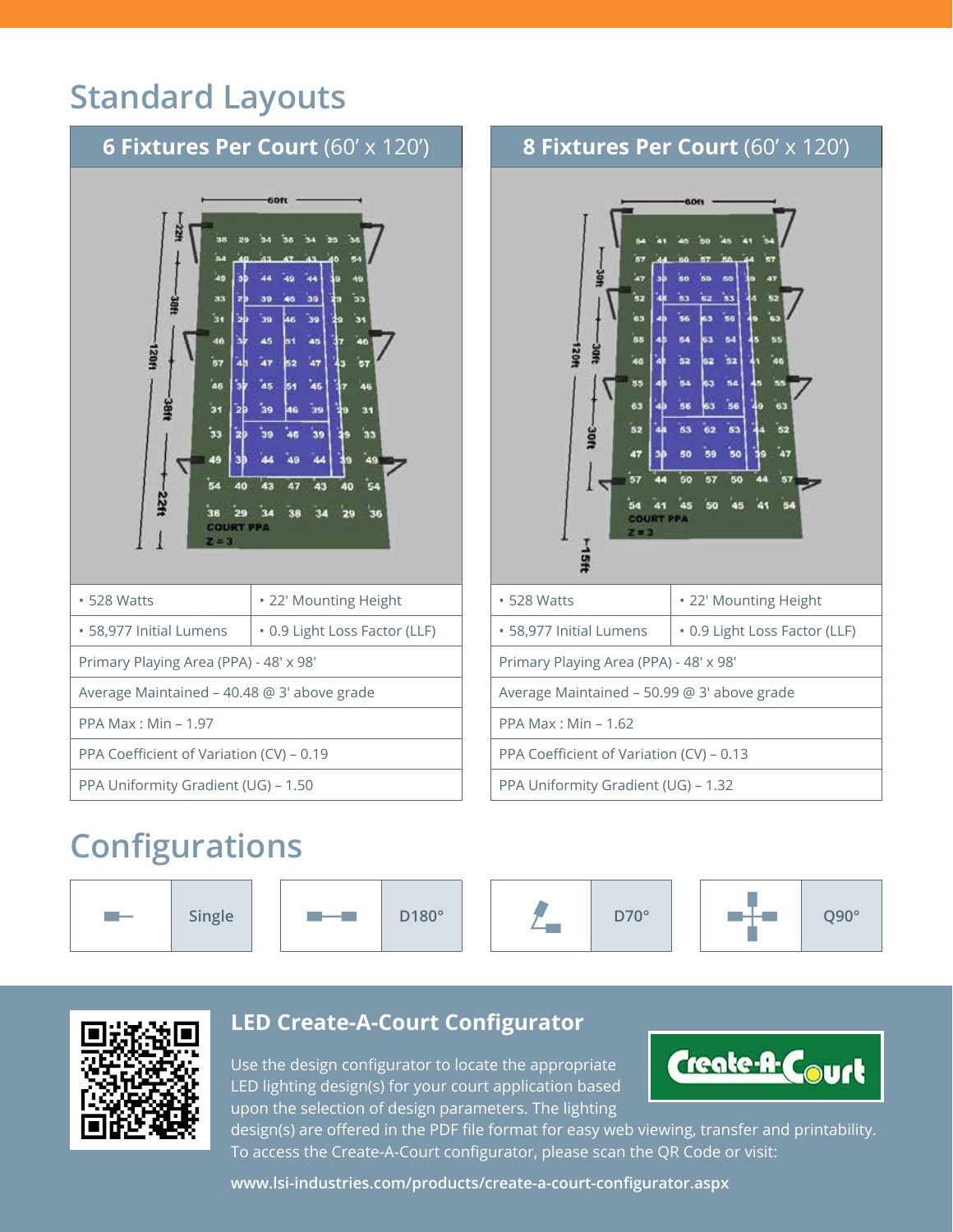## **LSI CourtBlade (XARL) Specifications**



#### **DOE LIGHTING FACTS**

Department of Energy has verified representative product test data and results in accordance with its Lighting Facts Program.

Visit **www.lightingfacts.com** for specific catalog strings.

| <b>LIGHT OUTPUT - XARL</b> |    |                                       |                    |  |  |  |
|----------------------------|----|---------------------------------------|--------------------|--|--|--|
|                            |    | Lumens<br>(Nominal)<br><b>Type FT</b> | Watts<br>(Nominal) |  |  |  |
| Cool<br>HO<br>White        |    | 58977 <sup>1</sup>                    | 528                |  |  |  |
| <b>Neutral</b><br>White    | HO | $56960^2$                             | 528                |  |  |  |

LED Chips are frequently updated therefore values may increase.

- 1 Verified by ITL Report ITL 86921 (Available upon request)
- 2 Verified by ITL Report ITL 86920 (Available upon request)

**Finishes**

- **• SMARTTEC™ –** LSI drivers feature integral sensor which reduces drive current, when ambient temperatures exceed rated temperature.
- **• ENERGY SAVING CONTROL OPTION –** DIM 0-10 volt dimming enabled with controls by others.
- **• EXPECTED LIFE –** Minimum 60,000 hours to 100,000 hours depending upon the ambient temperature of the installation location. See LSI web site for specific guidance.
- **• LEDS –** Select high-brightness LEDs in Cool White (5000K), or Neutral White (4000K) color temperature, 70 CRI.
- **• DISTRIBUTION/PERFORMANCE –** High performance, multi-faceted, reflector provides uniform Forward Throw (FT) distribution with sharp backlight cutoff. Photometric data is tested in accordance with IESNA guidelines
- **• HOUSING –** One-piece, die-formed aluminum housing contains factory prewired driver in a gasketed, weather-resistant wiring compartment. Hinged wiring access door (with safety lanyard) located underneath. Fixture is IP65 rated.
- **• OPTICAL UNIT –** Clear tempered optical-grade flat glass lens permanently sealed to weathertight aluminum optic frame (includes pressure-stabilizing breather).
- **• MOUNTING –** The fixture is furnished with installed stainless steel, threaded mounting studs protruding from the rear of the housing. Stainless steel nuts and washers used to secure the fixture to the bracket are also included.
- **• ELECTRICAL –** Two-stage surge protection (including separate surge protection built into electronic driver) meets IEEE C62.41.2-2002, Location Category C. Available with universal voltage power supply 120-277VAC (50/60Hz input) and 347-480 VAC.
- **• DRIVER –** Available in HO (High Output) drive current. Components are fully encased in potting material for moisture resistance. Driver complies with FCC standards. Driver and key electronic components can be easily accessed.
- **• OPERATING TEMPERATURE –** -40°C to +50°C (-40°F to +122°F)
- **• FINISH –** Fixtures are finished with LSI's DuraGrip® polyester powder coat finishing process. The DuraGrip finish withstands extreme weather changes without cracking or peeling.
- **• WARRANTY –** LSI LED fixtures carry a limited 5-year warranty.
- **• PHOTOMETRICS –** Please visit our web site at www.lsi-industries.com for detailed photometric data.
- **• SHIPPING WEIGHT –** 55 lbs./24.9Kg (in carton)
- **• LISTING –** UL listed to US and international safety standards. Suitable for wet locations

US patent D726,947 7,828,456 8,002,428 8,177,386 8,434,893 8,567,983 and US & Int'l. patents pending.

## **Black Green Bronze Platinum Plus White Graphite Metallic Silver**

All LED CourtBlade (XARL) components are finished with DuraGrip®, Courtsider Sports Lighting's revolutionary, superior, baked-on powder finishing process that produces an exceptionally attractive appearance. DuraGrip polyester finish withstands extreme weather changes without cracking or peeling. Finish is guaranteed for a full five years.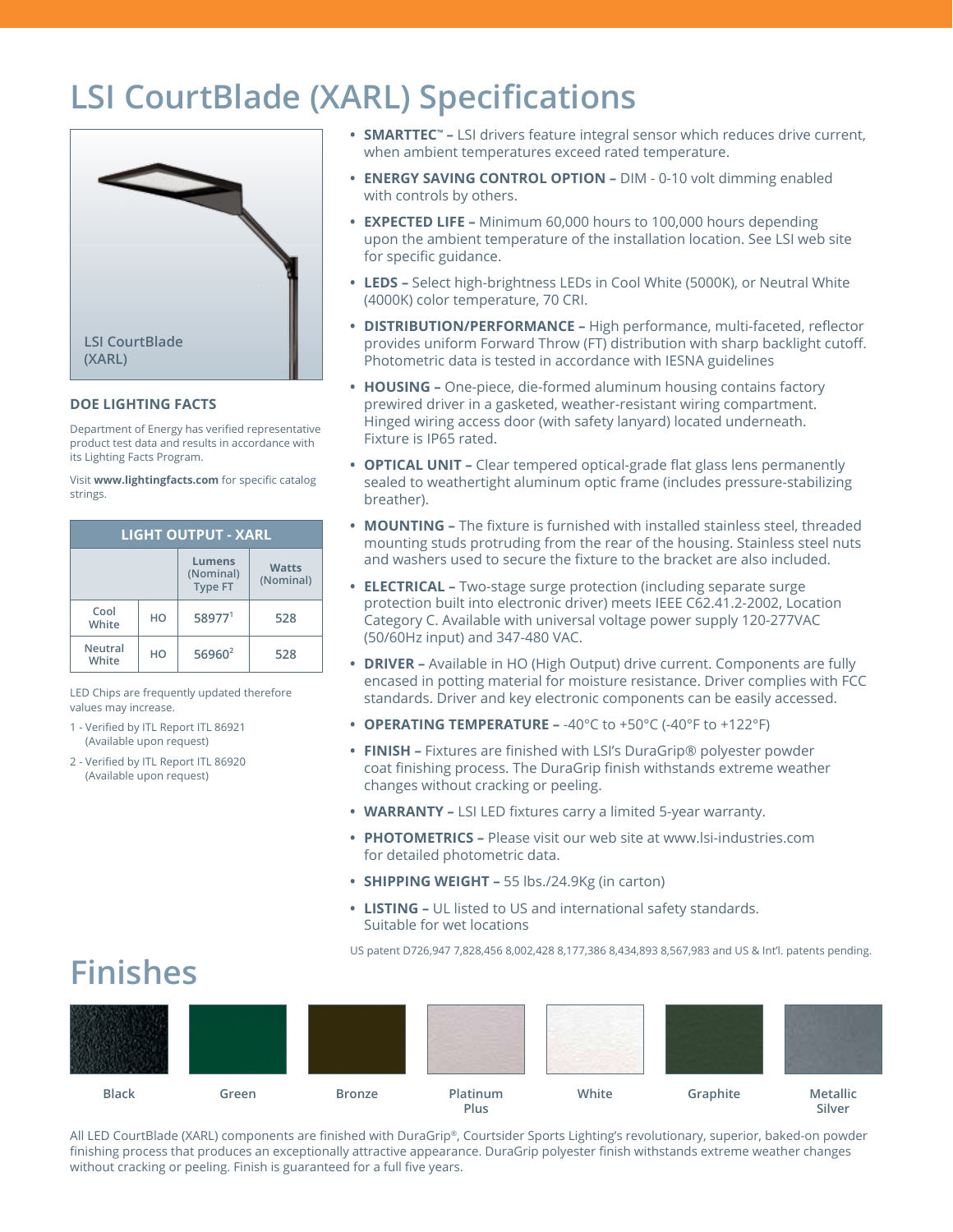# **Ordering Information**

| <b>Prefix</b>                                                                              | <b>Distribution</b>        | <b>Light</b><br><b>Source</b> | <b>Drive</b><br><b>Current</b> | <b>Color</b><br><b>Temperature</b>                                          | <b>Input Voltage</b>                                                                      | <b>Finish</b>                                                                                                                                                                | <b>Options</b>                                        |
|--------------------------------------------------------------------------------------------|----------------------------|-------------------------------|--------------------------------|-----------------------------------------------------------------------------|-------------------------------------------------------------------------------------------|------------------------------------------------------------------------------------------------------------------------------------------------------------------------------|-------------------------------------------------------|
| <b>XARL</b>                                                                                | <b>FT</b><br>Forward Throw | <b>LED</b>                    | HO<br>High Output              | <b>CW</b><br>Cool White<br>(5000K)<br><b>NW</b><br>Neutral White<br>(4000K) | UE<br>Universal Voltage<br>$(120-277V)$<br>347-480<br>Universal Voltage<br>$(347 - 480V)$ | <b>BLK</b> - Black<br><b>GRN</b> - Green<br><b>BRZ</b> - Bronze<br><b>PLP</b> - Platinum Plus<br><b>WHT</b> - White<br><b>GPT</b> - Graphite<br><b>MSV</b> - Metallic Silver | <b>DIM</b><br>0-10V Dimming<br>(from External Signal) |
| <b>WHT</b><br>Typical Order Example: XARL FT<br><b>LED</b><br><b>HO</b><br>UE<br><b>CW</b> |                            |                               |                                |                                                                             |                                                                                           |                                                                                                                                                                              |                                                       |

| <b>Luminaire EPA Chart</b><br><b>XARL</b> (fixture & bracket) |              |     |  |  |  |
|---------------------------------------------------------------|--------------|-----|--|--|--|
|                                                               | 1.2          |     |  |  |  |
|                                                               | $D180^\circ$ | 2.4 |  |  |  |
|                                                               | D70°         | 1.8 |  |  |  |
|                                                               | $O90^\circ$  | 43  |  |  |  |

| <b>Accessory Ordering Information</b>                                      |                           |  |  |  |
|----------------------------------------------------------------------------|---------------------------|--|--|--|
| <b>Description</b>                                                         | <b>Order Number</b>       |  |  |  |
| XLCL-FT-HSS RM - External House Side Shield<br>(Black only - rear mounted) | $610098$ BLK <sup>1</sup> |  |  |  |
| FK120 - Single Fusing (120V)                                               | FK120 <sup>2</sup>        |  |  |  |
| <b>FK277</b> - Single Fusing (277V)                                        | FK277 <sup>2</sup>        |  |  |  |
| <b>DFK208,240</b> - Double Fusing (208V, 240V)                             | DFK208,240 <sup>2</sup>   |  |  |  |
| DFK480 Double Fusing (480V)                                                | DFK480 <sup>2</sup>       |  |  |  |
| FK347 Single Fusing (347V)                                                 | FK347 <sup>2</sup>        |  |  |  |
|                                                                            |                           |  |  |  |

| <b>Electrical</b><br><b>Requirements</b> |          |  |  |  |  |
|------------------------------------------|----------|--|--|--|--|
| 120V                                     | 4.6 amps |  |  |  |  |
| 208V                                     | 2.6 amps |  |  |  |  |
| 240V                                     | 2.3 amps |  |  |  |  |
| 277V                                     | 2.0 amps |  |  |  |  |
| 347V                                     | 1.6 amps |  |  |  |  |
| 480V                                     | 1.2 amps |  |  |  |  |
|                                          |          |  |  |  |  |

**NOTE:** House Side Shield adds to fixture EPA. Consult Factory.

Accessories are field installed.

| <b>Bracket Ordering Information</b>            |                                      |                                                                                                                     |         |                                                                                                                                 |  |  |  |
|------------------------------------------------|--------------------------------------|---------------------------------------------------------------------------------------------------------------------|---------|---------------------------------------------------------------------------------------------------------------------------------|--|--|--|
| <b>Bracket</b><br><b>Designation</b>           | <b>Bracket</b><br><b>Type</b>        | <b>Bracket</b><br>Configuration                                                                                     | Length  | <b>Bracket Finish</b>                                                                                                           |  |  |  |
| <b>BRKT-</b><br>Extension Bracket <sup>3</sup> | <b>BO</b> -Bolt On                   | S - Single                                                                                                          | 38"     | <b>BLK</b> - Black<br><b>BRZ</b> - Bronze                                                                                       |  |  |  |
| <b>BRKT-</b><br>Pole Top Hub <sup>4,5</sup>    | <b>4ESF</b> - External<br>Slipfitter | S - Single<br>D180 - Double<br><b>D70</b> - Double<br><b>D90</b> - Double<br><b>Q90</b> - Quad<br><b>Q70</b> - Quad | $\star$ | <b>GPT</b> - Graphite<br><b>MSV</b> - Metallic Silver<br><b>PLP</b> - Platinum Plus<br><b>GRN</b> - Green<br><b>WHT</b> - White |  |  |  |

#### **FOOTNOTES:**

**1** - House Side Shields add to fixture EPA. Consult factory. **2** - Fusing must be located in hand hole of pole. **3** - One extension bracket is required per fixture.

#### **Dimensions**



**4** - Pole top hub will fit over 4" OD pole or 5" OD pole with 4" tenon. **5** - Cap is included with pole top hub.

 $15 - 5/16"$ 

 $17^\circ$ 

 $(388$ mm) -

 $2 - 11/16"$ 

 $(68mm)$ 



#### **House Side Shields**

Rear Mount (610098BLK)



**C** 

 $(539mm)$ 

| <b>Bug Charts - XARL- Type FT</b> |              |        |              |            |                   |  |
|-----------------------------------|--------------|--------|--------------|------------|-------------------|--|
| <b>Drive Current</b>              | Color Temp.* | Lumens | <b>Watts</b> | <b>LER</b> | <b>BUG Rating</b> |  |
| HO<br><b>High Output</b>          | <b>CW</b>    | 58.977 | 528          | 112        | B5-U0-G4          |  |
|                                   | <b>NW</b>    | 56,960 | 528          | 108        | B5-U0-G5          |  |

A proud member of **ASBA** (American Sports Builders Association) and **TIA** (Tennis Industry Association)

















This product, or selected versions of this product, meet the standards listed below. Please consult factory for your specific requirements. Fixtures comply with ANSI C136.31-2010 American National Standard for Roadway Lighting Equipment - Luminaire Vibration 1.5G requirements.